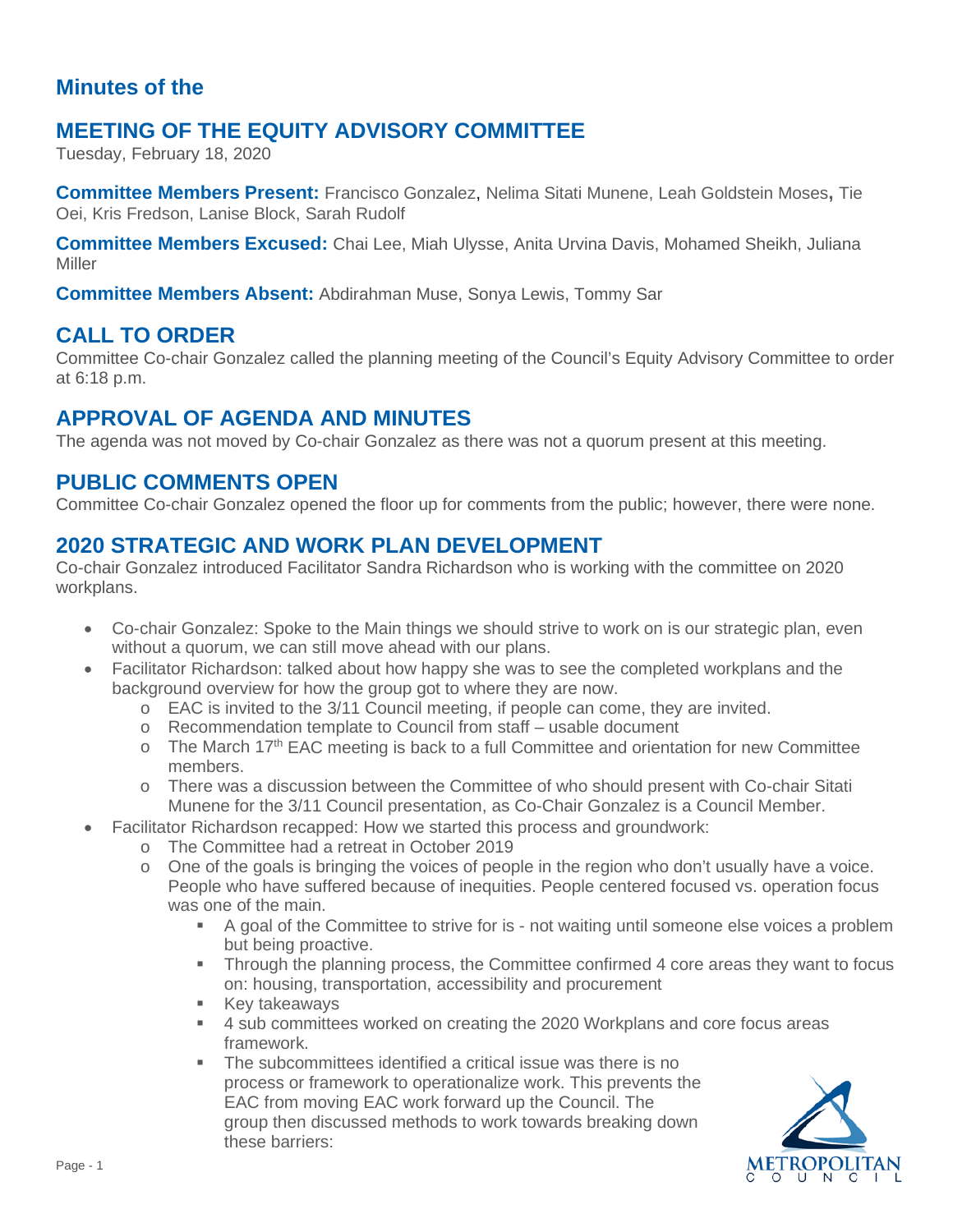- Identify and delivery community forums
- Track and monitor recommendations and other communications with Council
- Participate and collaborate with the OEO on the Equity strategy and framework
- Presentations from the Subcommittees:
	- o Co- Chair Sitati Munene presented housing. We have 3 opportunities, centered around livable communities and the HPP
	- o Policy of the council, geared towards outward and internal investments focused on regional planning and the Council's statutory authority, for example: HRA/ or reviewing comp plans, outward investments that impact housing grants and subgrants and FTA, infrastructure, parks and sewers,
	- o Co-Chair Sitati Munene talked about collaborating with the Community Development Division
		- The Livable Communities Act and coming up with a more equitable scoring system for the HPP. The LCA is under review, and the HPP is a statute.
			- Co- chair Sitati Munene proposed holding regional convenings about housing in the region where the need is greatest. Promote equity and have conversations with our communities about their housing.
		- Co-Chair Sitati Munene asked: Is HPP being implemented? How is it being implemented? Is the HRA voucher program being reviewed? Is MPHA being reviewed?
		- **Member Block: Is the HPP on the Council website?**
		- **Member Goldstein Moses: I appreciate how the goals are grounded in the Metropolitan** Council tools.
	- o Facilitator Richardson: Then asked Co-chair Sitati Munene about her core priority(s) from the Housing Workplan:
		- **Regional convenings** 
			- There was conversation between the committee members, with Member Block asking about the informational sessions on the HPP and LCA and what they are and how they are being implemented?
			- Co-Chair Gonzalez: Have we thought about asking the community what they think are the barriers to affordable housing?
			- Member Block: What does the community need from us? As a Committee, how can we be of service to them?
			- Member Goldstein Moses enquired: Do we have a specific audience in mind with the Workplan?
			- Member Block further asked the group: Are there other groups that do activism around housing that we can partner with?
			- Co-chair Sitati Munene: There have been issues in the past with the convenings being called convenings, and different groups didn't want to be called partners.
			- Member Rudolf: What about local govts being held to their standards when it comes to affordable housing? Do we know how the Council enforces the comp plans of cities?
			- Co-chair Gonzalez mentioned: We don't have a clear answer form OGC on the Council's authority. It is more complicated than the Council using a hammer on the comp plans.
			- Council member Fredson asked: When is it appropriate to seek different viewpoints on that authority?
			- Facilitator Richardson then asked the group: You need to decide, in 2020 what's your hammer going to be? What are the levers of power that you're not using? There could be opportunities for different responses from a new council.
	- o Facilitator Richardson: Then asked Committee Member Sarah Rudolf and Council Member Fredson about their core priority(s) from the Transportation Workplan:
		- Member Rudolf: Our Idea is that as an advisory committee we should be coming up with priorities and feeding up to the Council via four main methods:
			- 1. Forging Relationships with key people
			- 2. Building relationships with members in our districts
			- 3. Connecting with members/ experiencing a TAB meeting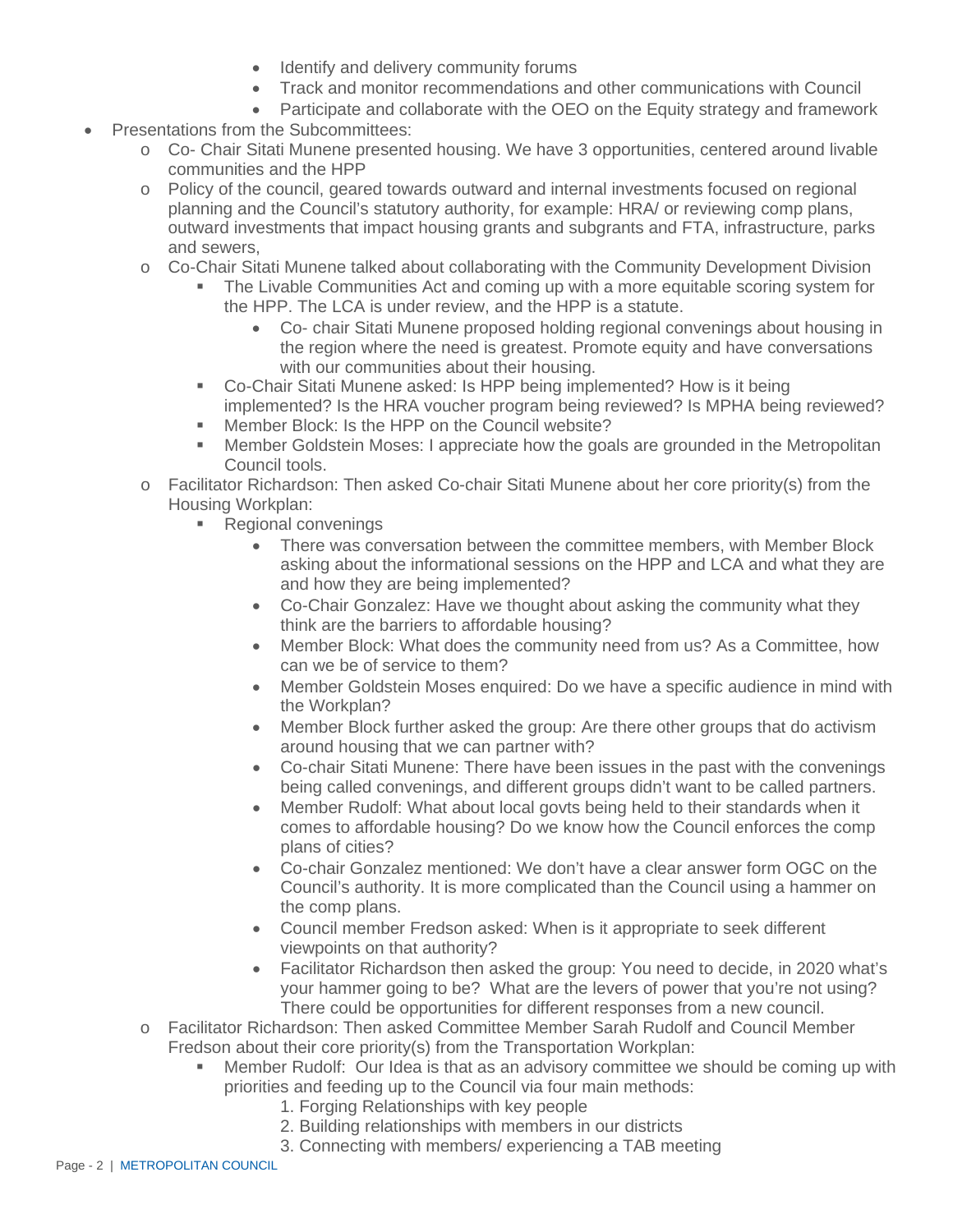- 4. Focusing on: what are priorities? What do we really want to focus on?
	- o Member Block asked: Is there a way to track equity related items at a Council level, almost like a public report card? If it's made more visible, for the public to see, they might want to do better. How would that be laid out?
	- o Member Rudolf brought up: It's about priorities, so look we at the world of transit: we look at whatever is most important. But we don't know yet how to track it
	- o Council Member Fredson mentioned: It comes to relationship building. The Council members, the TAB Committee members who live in their district are more accountable to that person. This committee could help move Council Member votes.
	- o Member Oei spoke to: This committee has a great opportunity to define what partnership is.
	- o Co-Chair Sitati Munene: We could think about coming up with recommendations, along with report cards and findings, for example – the Brooklyn Center transit system and lack of infrastructure and investments
	- o Member Block asked: Where is the intersect? How are decisions being made?
	- o Facilitator Richardson again brought up: People who are most affected have no voice, for example when the bus doesn't show up.
	- o Co-Chair Sitati Munene: No one measures the impact when a decision is made, when a bus line is cut, routes changed. That directly impacts real people's lives.
	- o Co-chair Gonzalez: These community stories need to be heard
- o Committee member Lead Goldstein Moses presented the Operations subcommittee Workplan to the group, which focused on the key areas:
	- Human Resources with the goals to attract, and retain the best and most diverse people
	- **Procurement: informal contracts, non-DBE**
	- Workplan: subcommittee would review the data and bring back to committee
	- Set targets based on review
	- **Progress could base on IDI assessment (staff lead that's)**
	- It is important to have innovation full of community and staff voices. Consensus building.
	- **Evaluate and review plan for future years.** 
		- o Co-Chair Gonzalez brought up that retention is important as there is sometimes a conflict in hiring someone from another represented group and trying to be a mentor, but they are not recognized for the mentorship. It's about bringing your full self to work, recognizing and valuing that when promoting and hiring
		- o Member Block: We should look at the economics and the money power. How business should interact with DBE's and businesses of color.
		- o Staff member Kennedy: We can ask is there a role for the EAC in the development of accountability metrics? What targets are there? Might be the most effective way to move forward to work with the Council.
		- o Co-Chair Sitati Munene: I think we don't need to look at where we are now, we need to make an assessment, and it needs to be part of development opportunities and the year-end evaluation
		- o Staff member Kennedy added: Workforce equity is part of the Equity framework. We will be working on that.
		- o Member Block: How do these intersect with the Framework?
- o There we no Committee members from the Accessibility Sub Committee present.
- Facilitator Richardson talked about sending a formal invitation sent to current Committee Members for the 3/11 Workplan and Year End presentation at the Council meeting.